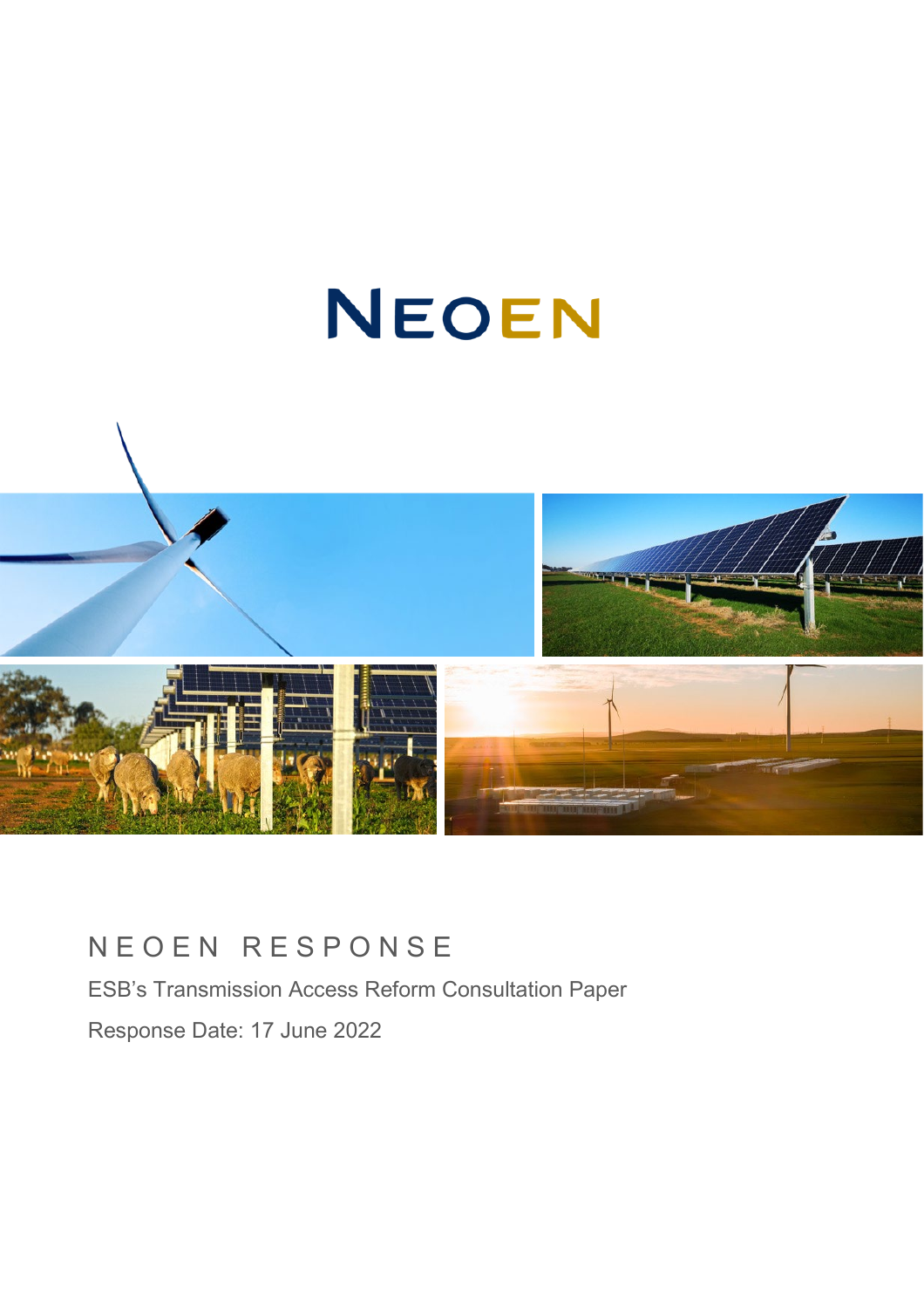

**Neoen's Response:** ESB's Transmission Access Reform Consultation Paper Date: 17 June 2022

Level 21, 570 George Street Sydney, NSW 2000, Australia [neoen.com](https://www.neoen.com/)

# About Neoen

Neoen is one of the world's leading and fastest-growing independent producers of exclusively renewable energy. We design and implement the means to produce the most competitive and sustainable renewable electricity on a large scale. Our total capacity in operation or under construction is currently over 5 GW, and we are aiming for more than 10 GW by the end of 2025.

As of January 2022, Neoen has over 2.5 GW of renewable assets in operation or under construction in Australia, spanning across Wind (1072 MW), Solar (918 MW) and Energy Storage (576 MW / 910MWh). This represents over 3.5 billion Australian dollars in investment. Neoen intends to reach 5GW in Australia by 2025.

# Preamble

Now is the most potent time to implement radical reform, as it will have the most significant impact on consumers. Confusion, delay, and disruption to new supply coming online will help to maintain prices at record levels for longer.

The new federal government has a policy proposed to actually get to the root of the problem – the lack of adequate transmission.

Given these recent and major changes in circumstance, the need for reform should be reassessed. We recommend postponing transmission access reform until the transmission build-out is completed. It is reasonable to delay reform until at least the actionable ISP projects are completed, which would be by July 2031.

It's not that we disagree that there are problems or that things could be done better. Instead, we think the problems are overblown, and the cure is worse than the disease. We are frustrated at the continued intuitionbased policy. The problem statement has changed for the umpteenth time, while the solution is naturally still local marginal pricing (LMP). The ideological crusade for LMP continues to be promoted by those without experience in generator dispatch or generator investment. The industry is still unconvinced that an arbitrary creation of basis risk has any notable benefits.

If we want to solve a problem, we need actually to start by quantifying it – measuring the impact. Congestion is a volume-based problem, and we should stop focusing on artificial price signals. Gather historical data (of which we have a wealth!), identify costs and inefficiencies, and quantify whether it's a big enough problem to solve. If so, create a model for future outcomes and back-test it against real outcomes. Get input from people who know how dispatch works instead of deliberately misrepresenting how participants behave to "prove" that LMP is necessary. We can see from the outputs in the models so far that they haven't been constructed properly. We can see that the congestion relief market (CRM) implementation costs have been exaggerated to make the congestion management mechanism (CMM) look good. We can see that the commercial implications of CMM in the contracts market have been completely ignored.

Let's be honest with ourselves – this reform is supposed to benefit generators. Decreased generator costs mean higher generator profits. However, the generators are all against the imposition of LMP, as are actual consumers (if not the consumer representatives). Neoen's customer's lawyers are anxious about the potential outcomes of an LMP regime as it has effectively a coin flip on whether or not their client gets rinsed. One more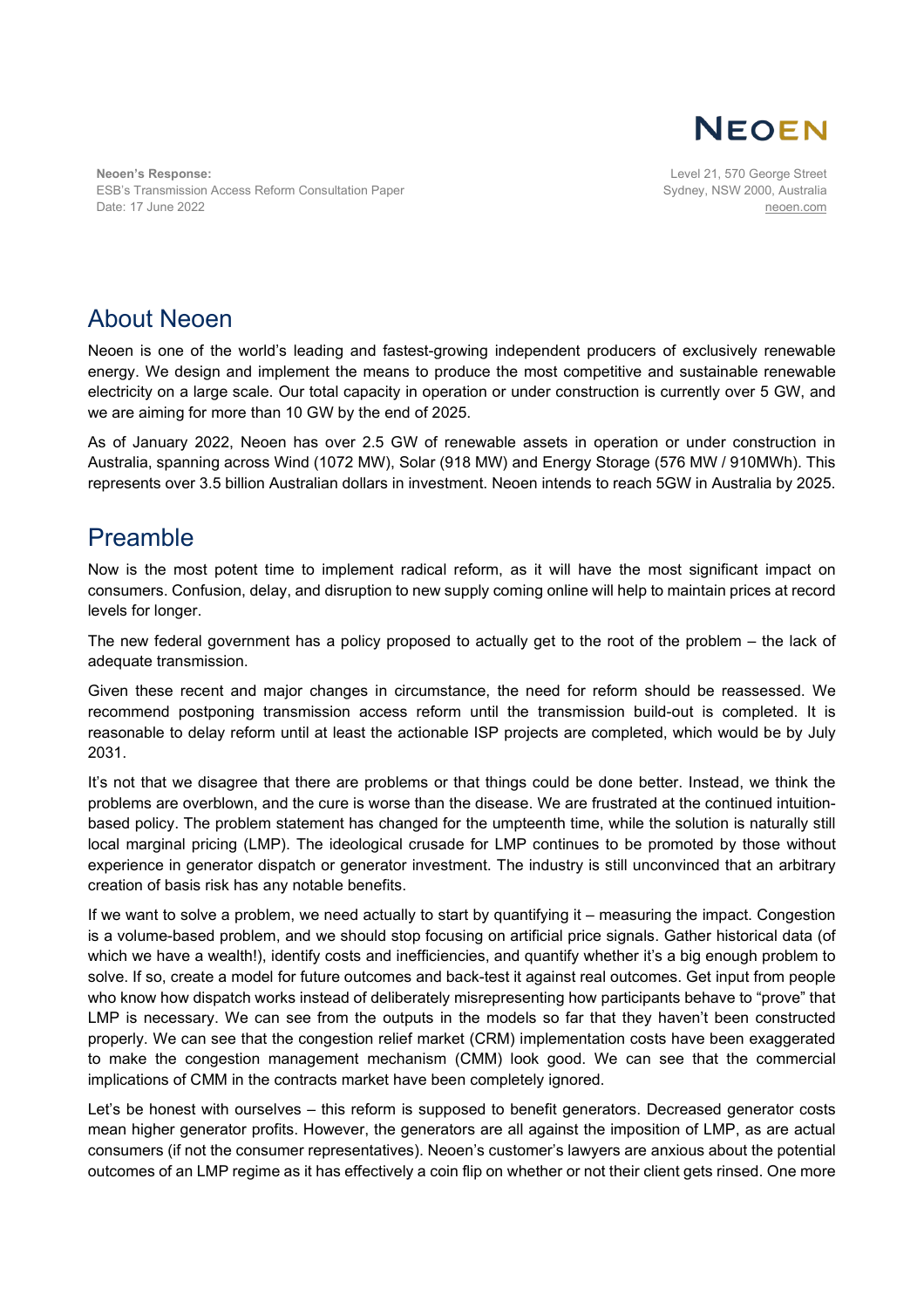missing piece of experience from the LMP proponents is in contracting. We are tired of being told that generators (or their customers) will simply absorb the new business risks without them becoming costs.

# **Summary**

Neoen is pleased to provide this submission on the Energy Security Board's (ESB) Transmission Access Reform Consultation Paper, and thanks to the ESB for giving an opportunity to comment.

We disagree that investors are without locational signals and that fundamental reforms are needed. We think the need for transmission access reform should be reassessed, and any such reform development should be delayed until the transmission build-out of actionable ISP projects is completed.

Nevertheless, if the push for reform continues anyway, we would like to assist the ESB in highlighting critical issues with the existing approach.

We have several critical concerns associated with the ESB's selected model for further consideration and its overall approach to formulating transmission access reform.

- 1. The congestion zone model with a connection fee will impose an additional cost on generators that will be pushed onto electricity consumers without concrete market benefits.
- 2. The CMM model with universal rebates is a repackaging of vanilla CMM. It continues to have exposure to LMPs that create excessive investment risks. Industry concerns voiced over many years regarding CMM and LMPs should be listened to now.
- 3. CMM does not provide any locational signal and does not solve any congestion problem either; it will just redistribute money amongst market participants.
- 4. Congestion is not efficiently managed by storage. This might feel intuitively right, but consumer value is necessarily destroyed by having batteries in congested areas.
- 5. ESB has not accounted for gaming in congested locations under the CMM. Generators can exercise market power in nodes through increased concentration.
- 6. The transmission queue model does not appropriately allocate risks between new entrants and incumbents. It provides some level of congestion protection to incumbents. However, it exposes new entrants to all the access and financial risks and uncertainties. Due to the complexity of the meshed transmission network, it would create curtailment risks for all generators regardless of their position in the queue. The implications of queueing mechanism on the dispatch outcomes would create unhedgeable risks for new entrants and may limit or damage contract market liquidity.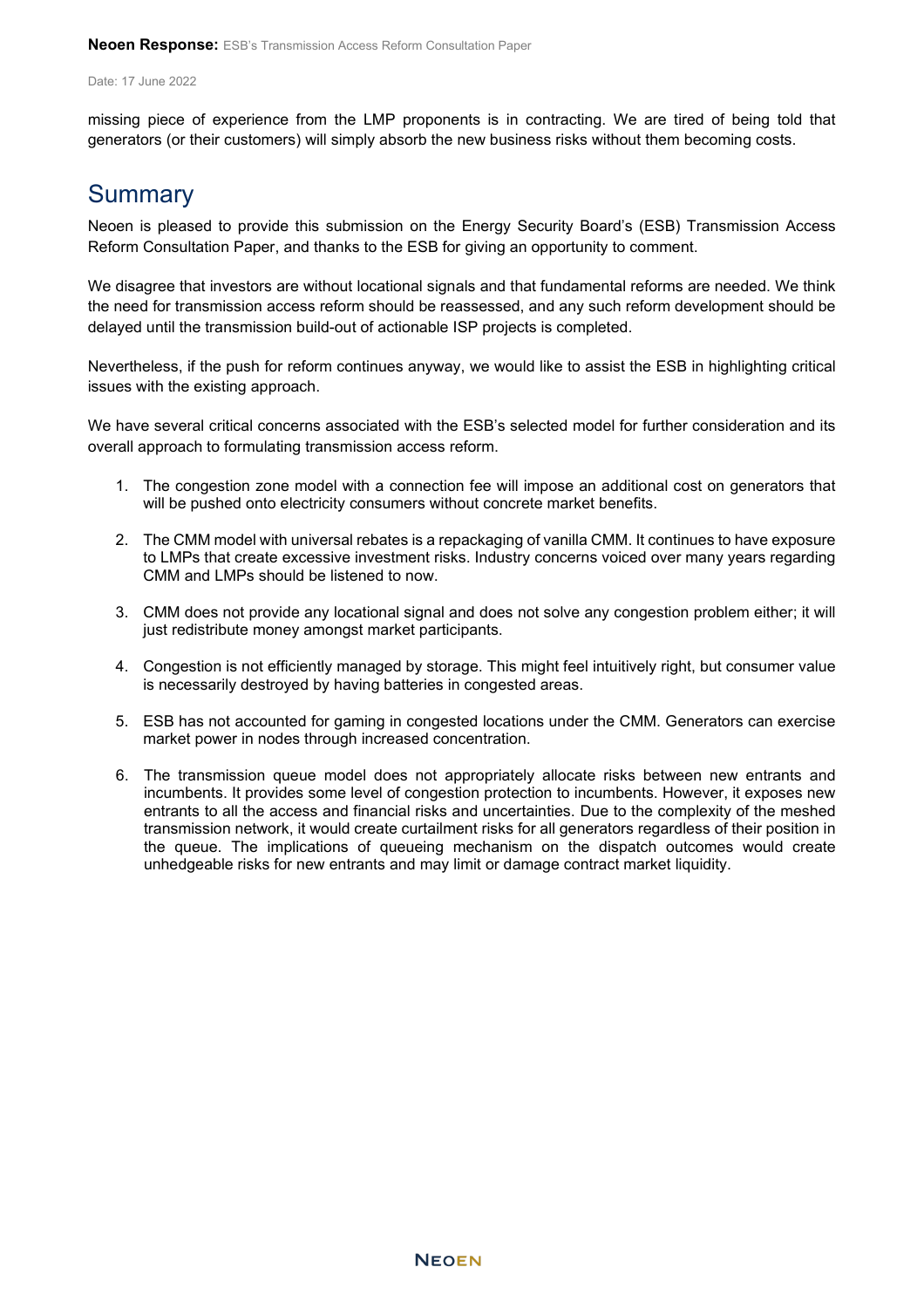If and when a transmission access reform is developed, we agree with the ESB that it should target the investment and operational timeframes through separate models.

We consider that the enhanced information elements of the congestion zones approach, paired with the CRM, represent the best mix of solutions with several key benefits:

- 1. Clearer signals through obligations and restrictions will be provided as to where to invest while maintaining as much optionality for market efficiencies to determine good locations.
- 2. Enhanced information provision through the congestion zones approach will allow for retention of open access principles across the system – with the intention to get as close to the open market while still maintaining economic feasibility for market participants.
- 3. No connection fee but enhanced information provision and better regulatory processes will allow efficient generation build-up without hurting investment and will not increase the cost of electricity for consumers.
- 4. Better provision for the flow of information between network service providers (NSPs), generators and the Australian Energy Market Operator (AEMO) will result in a more coordinated investment in transmission, generation and storage.
- 5. CRM will be an opt-in mechanism for the operational timeframe, which will allow only participants wishing to participate in the congestion relief market to do so, further supporting the open market principles and with no impacts on the contracts market.

Neoen is available at your convenience to discuss these topics further.

Yours sincerely,

Hassan Ali, Senior Market Analyst, Neoen Australia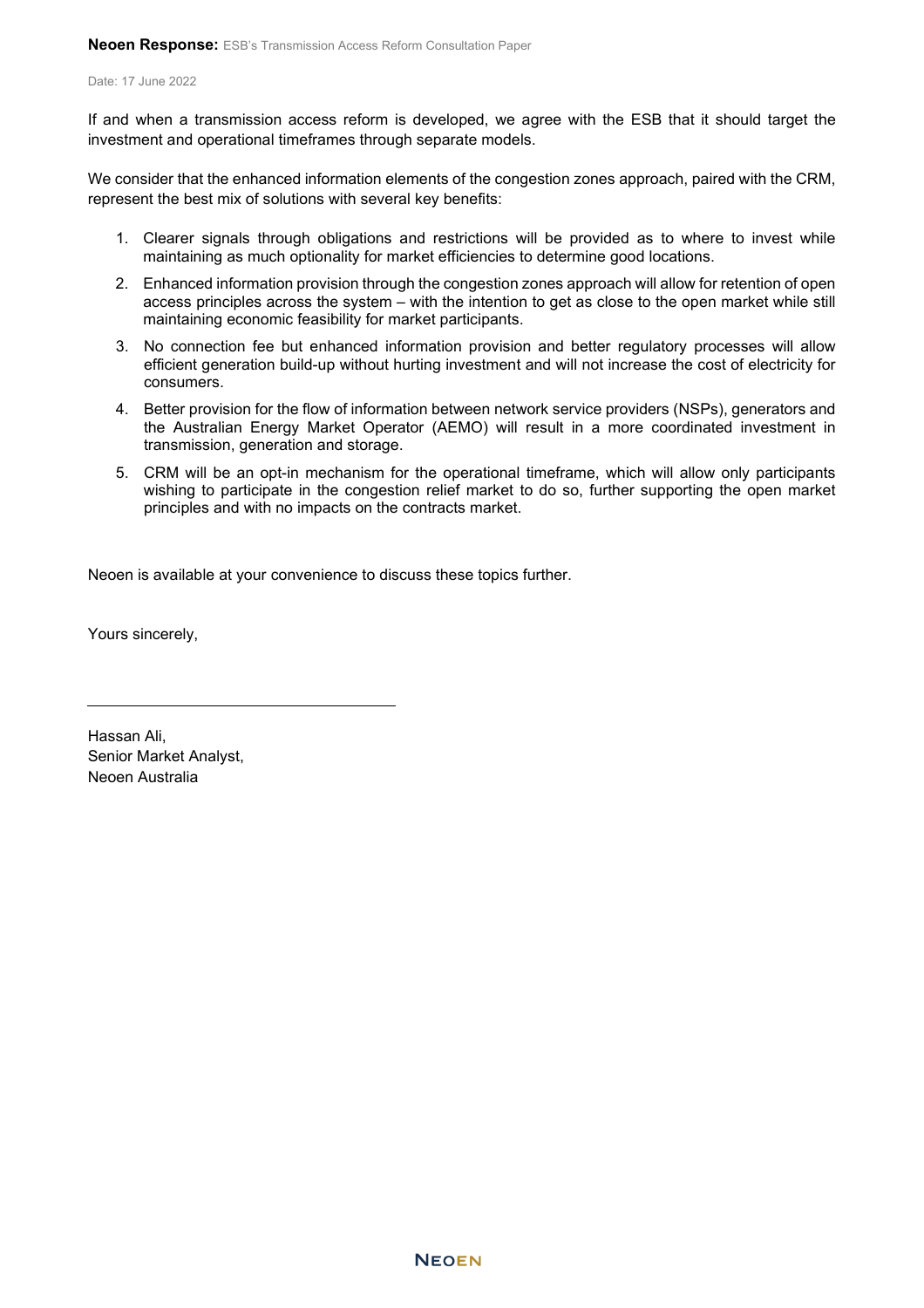# **Overview**

With the transition towards a clean energy grid underway, it is essential to understand that an extraordinary amount of investment will be needed to bring this change. AEMO has already identified the need for 122 GW of additional utility-scale renewable energy generation and 45 GW / 620 GWh of storage in all its forms by 2050 to meet the demand as coal-fired generation withdraws. Moreover, major renewable energy zones (REZs) have already been identified and are underway in Queensland, Victoria, and New South Wales. AEMO has also recognised a need for 10,000 km of new transmission lines to deliver \$29 billion of net market benefits ultimately.

Considering the federal government's plan to invest in transmission build-up, we believe that transmission access reform should not be of high priority at present. It should be delayed until the transmission build-up of actionable ISP projects is completed.

Any reform that has the slightest possibility of damaging investment in new generation capacity may result in a delayed transition towards a clean energy grid. And could be catastrophic for the power system considering the likely early closures of thermal generation units.

# Issues with ESB's shortlisted models

While Neoen appreciates ESB's approach of considering four different models under two distinct timeframes, there are several issues associated with these models that we would like to highlight through this submission.

# Investment timeframe

## Congestion zones with connection fees

We appreciate that the ESB has considered certain aspects of our traffic light system for developing this model. However, there are certain characteristics of this model that would drive inefficient market outcomes and hinder investment in new generation capacity:

- 1. The fee procedure requires a central body to take a view on future market prices, and in effect, they will be responsible for approving investment decisions in new capacity. We have no faith that bureaucrats can do this effectively, given the history of miscalculation in the RIT-T. If the central body consistently overestimates what the fee should be, this will reduce new supply causing a feedback loop where the congestion cost keeps rising, but new entrants cannot reasonably afford to build.
- 2. This model can discourage investment in new generation build-up by adding a connection fee based on future congestion and transmission investments. Adding a new fee without any firm benefits increases the cost of new generation.
- 3. The model would have to rely on regulatory processes to set the fee based on available hosting capacity. It may become complicated to develop a fee structure suitable for all technologies. Moreover, the different fee methodologies and continual updating of the valuation process will likely catch generation investment unaware.
- 4. Even after utilising the revenue recovered from generators in the form of a connection fee to offset the transmission use of service (TUoS) charges, the cost of electricity for consumers will significantly increase because of higher wholesale prices.
- 5. This model fails to provide any level of revenue certainty over the asset's life at the final investment decision (FID). Even with a connection fee imposed, the incumbents will still be exposed to the risk of future congestion and curtailment from new neighbouring generators. The model fails to assure investors that subsequent inefficient connections will not undermine their project.
- 6. The model disadvantages newer entrants relative to incumbents insofar as incumbents were not required to pay a fee when they connected. This will create a two-speed access regime that will lead to inefficient market outcomes in the form of higher costs to electricity consumers and windfall gains to incumbents.
- 7. The risk of setting the fee too high is significant as it will disrupt the market and suffocate investment. If the fee is set too low, the model would be too weak to inhibit inefficient investments.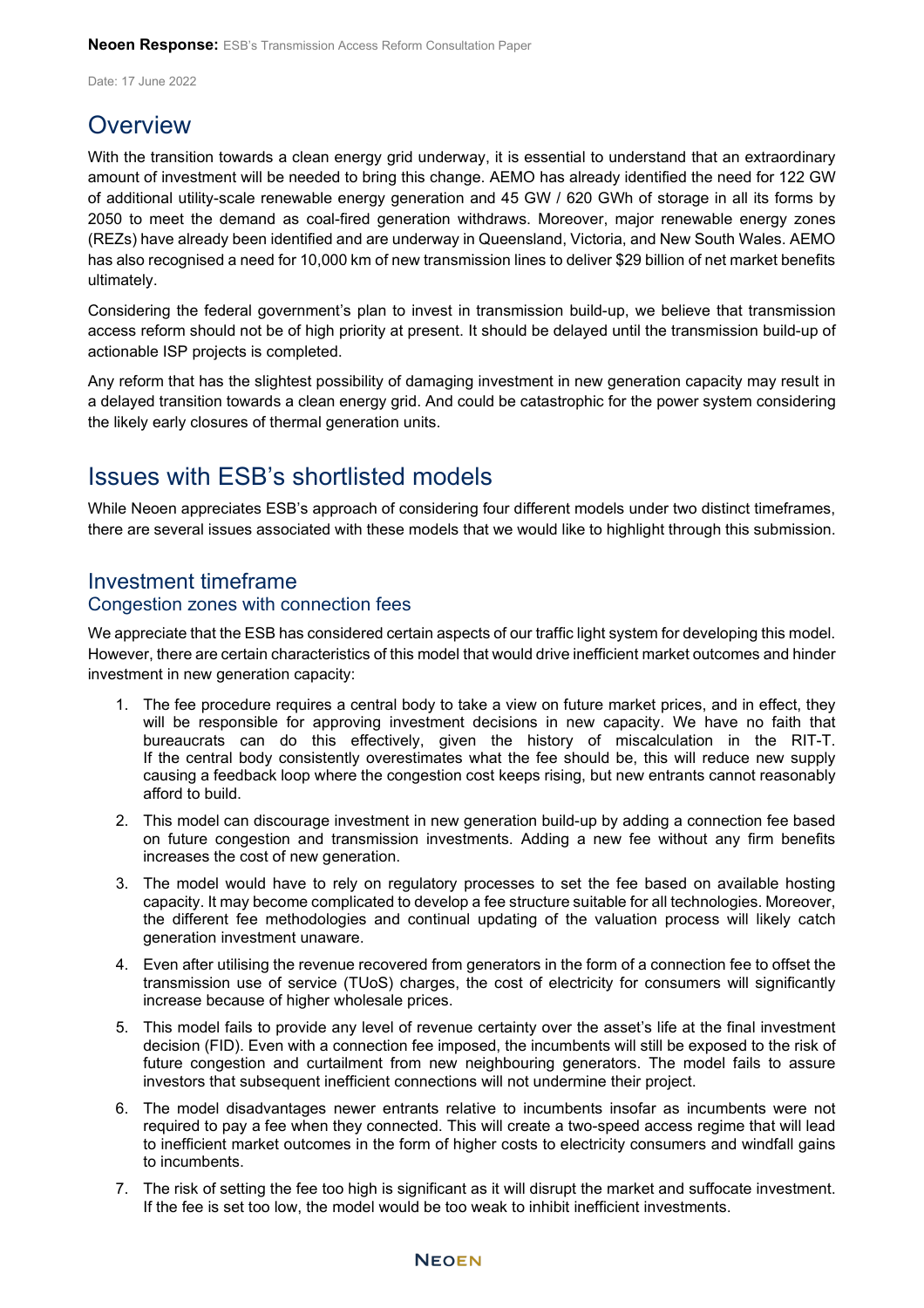8. In general, there is no clarity over when, how much a generator will pay, and how they will bring the cost into their investment process.

## Transmission queue

There are several issues with this model that would add complexity to the market and stifle investment in new generation capacity:

- 1. This model does not allocate risks between new entrants and incumbents appropriately. It provides a strong level of congestion protection to incumbents. However, considering that the queuing position may be used as priority rights in dispatch timeframes, it completely exposes new entrants to all the access and financial risks and uncertainties. This is equivalent to closed access, as with FTRs or the WEM.
- 2. The model does not provide firm access to incumbents and new entrants that gain incumbent positions in the queue. Subsequent connections are still possible, which may cause inefficient levels of future congestion. Due to the complexity of the meshed transmission network, it may create curtailment risks for all generators regardless of their position in the queue.
- 3. The implications of queueing mechanism on the dispatch outcomes would create unhedgeable risks for new entrants and may limit or damage contract market liquidity.

# Operational timeframe CMM with universal rebates

We welcome the move away from the CMM-REZ model as this was the most harmful model proposed so far. Nevertheless, CMM still contains many undesirable attributes which remain unresolved since COGATI first began years ago.

- 1. CMM retains the exposure of incumbents and new generators to LMPs. We have previously stated that LMPs will not solve the congestion problem and do not provide locational signals in advance. Creating a settlement residue conflicts with commodity market principles, i.e. the uncongested volume is not paid at the spot price. There has been no rational justification for this artifice.
- 2. ESB has again failed to provide any practical example by either utilising constraint equations or actually constrained nodes to demonstrate how the model will work in the real market. It is still not clear whether or not non-scheduled generators in a binding constraint will face a congestion charge and receive a congestion rebate.
- 3. Once again, the latest version of CMM does not reflect on the long-term, forward-looking effects of transmission and generation investment. LMPs are a signal for where to locate in a 5-min interval; they do not incorporate information about future transmission investment.
- 4. The model encourages gaming, and LMP proponents continue to disregard this harmful aspect. Generators can exercise market power through increased concentration within a constraint. See appendix for examples.
- 5. Exposure to LMPs (and unpredictable neighbours) will create unhedgeable risks for new entrants and limit or damage contract market liquidity. An LMP-based framework would be counter-productive as it would increase revenue uncertainty, leading to higher capital costs.
- 6. All pre-existing contracts will need to be renegotiated with legal costs in the hundreds of millions of dollars. The financial position of many buyers and sellers may be jeopardised.
- 7. For generators (and some buyers), the outcome of their contract position and the randomly assigned LMP-rebate position could result in a default on debt, or a downgrade in credit, impacting their ability to conduct business.
- 8. Some well-placed and efficient generators currently not exposed to curtailment losses will be under CMM.
- 9. Some poorly placed and inefficient new entrants will join knowing they can share rebates with incumbents.
- 10. Approaches that include LMPs should be avoided as they are demonstrated not to be an effective long-term signal – a conclusion that the ESB has itself reached in its paper;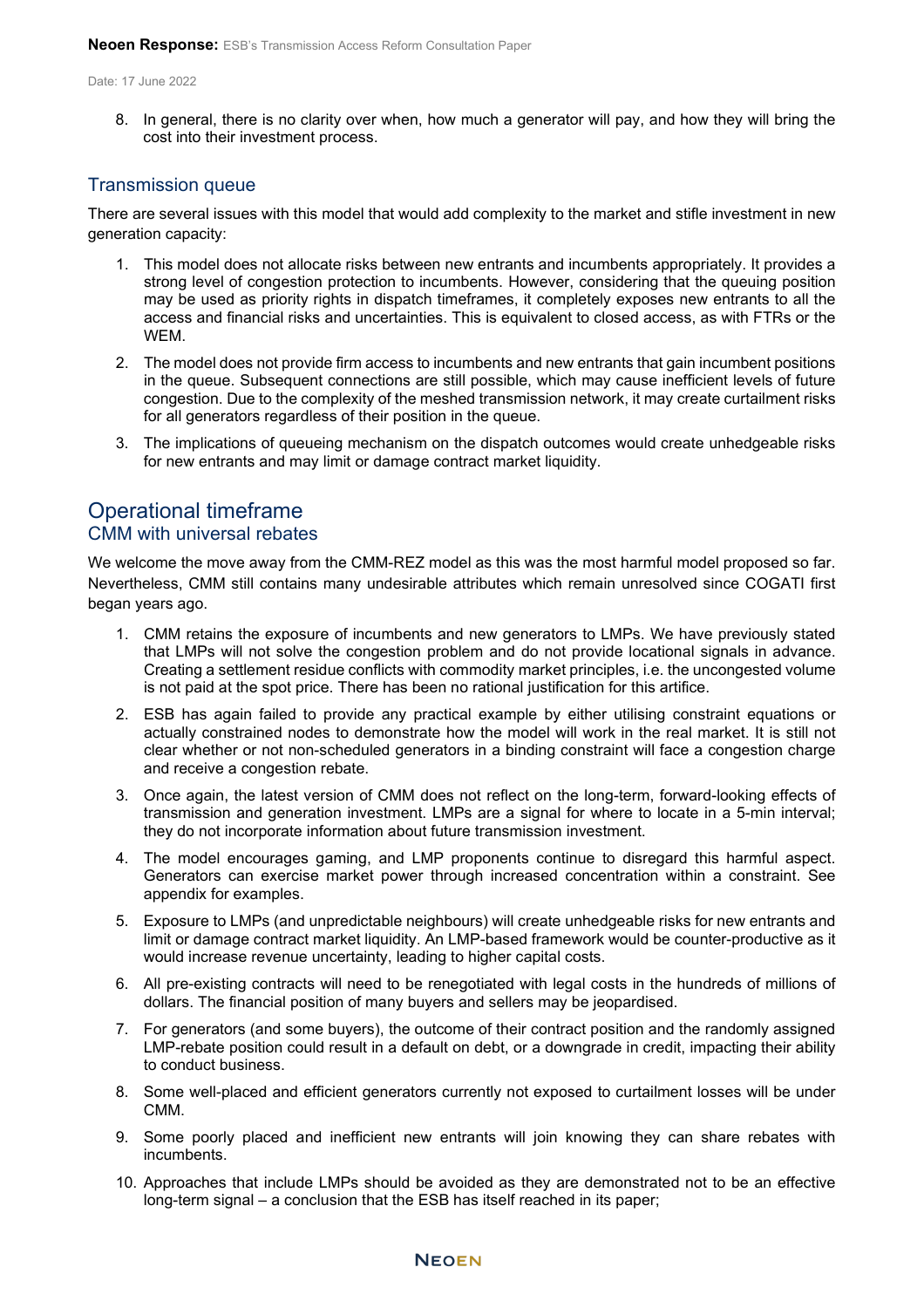*"this model does not provide upfront locational signals to new entrants. Should be implemented in conjunction with an investment timeframe solution."*

The model does not solve any congestion problem either; it just redistributes money amongst market participants.

- 11. ESB has not provided any form of cost-benefit analysis for CMM. Comparing AEMO's implementation cost for CMM and CRM does not present the actual picture. The \$300m implementation cost for CRM is an inflated figure for COGATI. It is dishonest to throw such an unsubstantiated number.
- 12. ESB's detailed design paper highlights that ESB is favouring CMM over CRM. If ESB is engaging stakeholders in consultation for this reform, it is essential to listen to their concerns and develop a suitable model for everyone.
- 13. ESB continually works with different assumptions to prove that CMM is feasible for the market. Assuming that storage will be located in congested zones is impractical. Relieving congestion is not storage's primary or only job. The storage location within congested areas would signal that CMM has encouraged inefficient investment (see appendix for details).

# Preferred Approach

Neoen believes that radical access reforms are counter-productive in the current environment. Transmission build-out is now much more likely to be done in a timely manner, allowing additional generation connection and efficient flow around the network. We would like to see a more effective dispatch of batteries under constraints. However, it is a relatively minor problem, and given the inefficiency of building storage to manage congestion (see appendix), the opportunity is not likely to substantially grow. Neoen would definitely prefer no reforms are made rather than radical ones that undermine our ability to contract new assets.

The issues with the proposals we like the least are:

- 1. Creation of artificial settlement residues through LMP This necessitates an access compensation model on which we cannot find an efficient or fair model for both incumbents and new entrants.
- 2. The enthusiasm for "generator pays" access It is unclear what the collected monies are for, and it is an additional cost that will be passed to consumers. The payment of a fee does not solve the first issue. Where wholesale prices are increased, the net impact on consumers is highly negative and provides a windfall to incumbents.
- 3. The imposition of all incremental congestion on the new entrant When incumbents share a portion of the efficient congestion, new entrants can effectively compete on price; this leads to higher utilisation of transmission infrastructure and lower cost supply for consumers.

In addition, other stakeholders stated that they were uncomfortable with the blocking mechanism (red light) in our original Traffic Light proposal. This is a fair criticism, and we have adapted the proposal to suit.

## Congestion relief market

For a reform in the operational timeframe, we prefer the CRM proposal from Edify for the following reasons:

- 1. The current pricing arrangements are retained, and it does not suffer from basis risk.
- 2. We support its voluntary nature, which will not disrupt the due diligence processes for a project's investment decision.
- 3. It will allow generators to manage any residual risk of congestion after implementing the congestion zones model (with enhanced information provision) by participating in the CRM for congestion relief in the operational timeframe.
- 4. CRM does not create an incentive for high-cost generators to run when RRP is below their operating cost.
- 5. CRM is conducive to bilateral contracting, which is the mechanism that actually results in locational signals. Contracting helps parties to manage congestion risk, incentivise loads to locate in congested areas or allow bullish investors to locate in congested areas without cannibalising the revenue of others.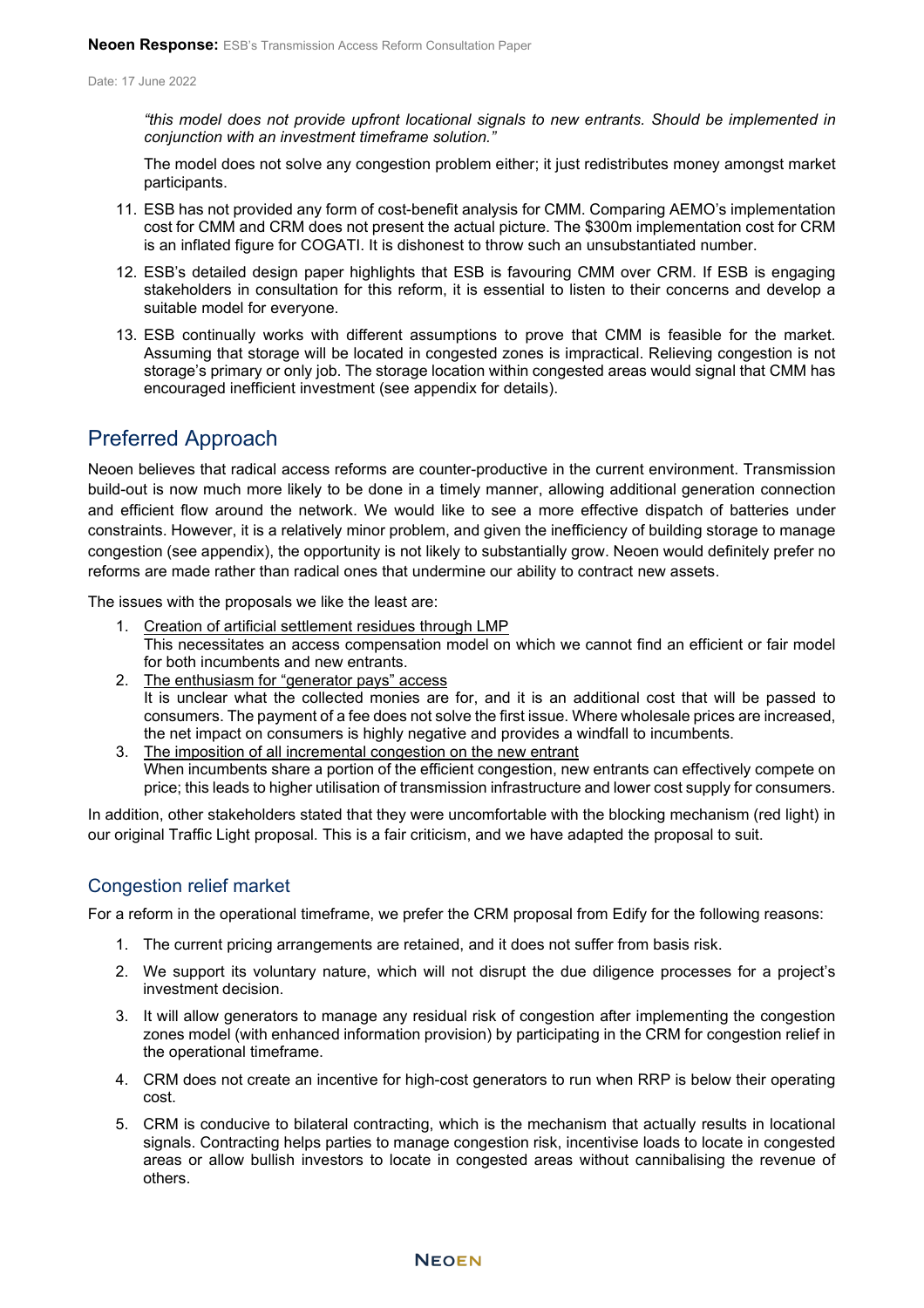6. Relative to LMP, CRM provides greater rewards to loads in congested areas as the new load will frequently cause a constraint to unbind. Under LMP, if the constraint unbinds, the load has no price benefit, and indeed generators will game LMP to get this outcome. Under CRM, they can still get a partial benefit as there are two settlements.

## Congestion zones model – enhanced information provision

We believe that a congestion zone model without a connection fee but with better information provision and regulatory enforcement is the best solution to drive efficient investment decisions for the investment timeframe.

Feedback processes will be critical for this model as they allow risk-sharing. Generators will have to continue to bear the cost of congestion which could be reduced through CRM, and customers will continue to get the benefits of low-cost energy as there will be no connection fees that could be passed on to them. The flow of information will be in both directions between NSPs and generators:

- 1. Recognising the long lead times for transmission builds, AEMO and transmission network service providers (TNSPs) would have to be able to pre-emptively plan and build transmission networks so that this investment could proceed in tandem with generation investment. Better information flows would assist in constructing these investments in time, although we would also need changes to the broader planning and economic regulatory frameworks.
- 2. Renewable generators will likely continue to connect to the power system based on resource availability. AEMO and NSPs should be able to respond to this private sector investment by making incremental investments to unlock low-cost energy for consumers. This enables risk sharing and reduces stranded asset risk.

We are glad that the ESB has considered our proposal on 'zones' and 'traffic light' models from our submission on the CMM project initiation paper. However, the congestion zone model would be more efficient if adapted to focus on information provision rather than a connection fee for locational signals. 'Heat mapping' of the network is one way to provide parties with better information about current and expected future congestion.

**Amber Zone: Green Zone:** Positive investment Moderate/conditional investment signals signal

Under the green zone, spare transmission capacity will be available and negligible congestion risks so generators can connect in those locations without any hurdle if enough headroom is still available after connection.

Under the amber zone, there will be limited transmission capacity available, so generators that want to connect in those locations must satisfy certain conditions driven by obligations such as limiting the curtailment caused to neighbours. Generators will have to solve this by:

- 1. reducing project size, or
- 2. contributing to transmission augmentation, or
- 3. using storage to mitigate the impacts, or
- 4. operating their assets in ways that will not cause congestion for neighbours. This can include a contract to offer capacity into CRM. For example, for a particular connection location, AEMO says the efficient generator size is 100 MW; more would cause inefficient congestion. The generator may want to build 120 MW, knowing that transmission will be improved with scheduled works in 4 years. The generator would then have to agree to offer 20 MW into CRM at \$0, so other impacted generators can buy back their capacity for a negligible amount.

For this model to work, several regulatory and information delivery processes will need to be established:

- 1. More substantial obligations on generators to do more onerous modelling of congestion during connection.
- 2. Stronger obligations for NSPs and AEMO to provide detailed information on the following: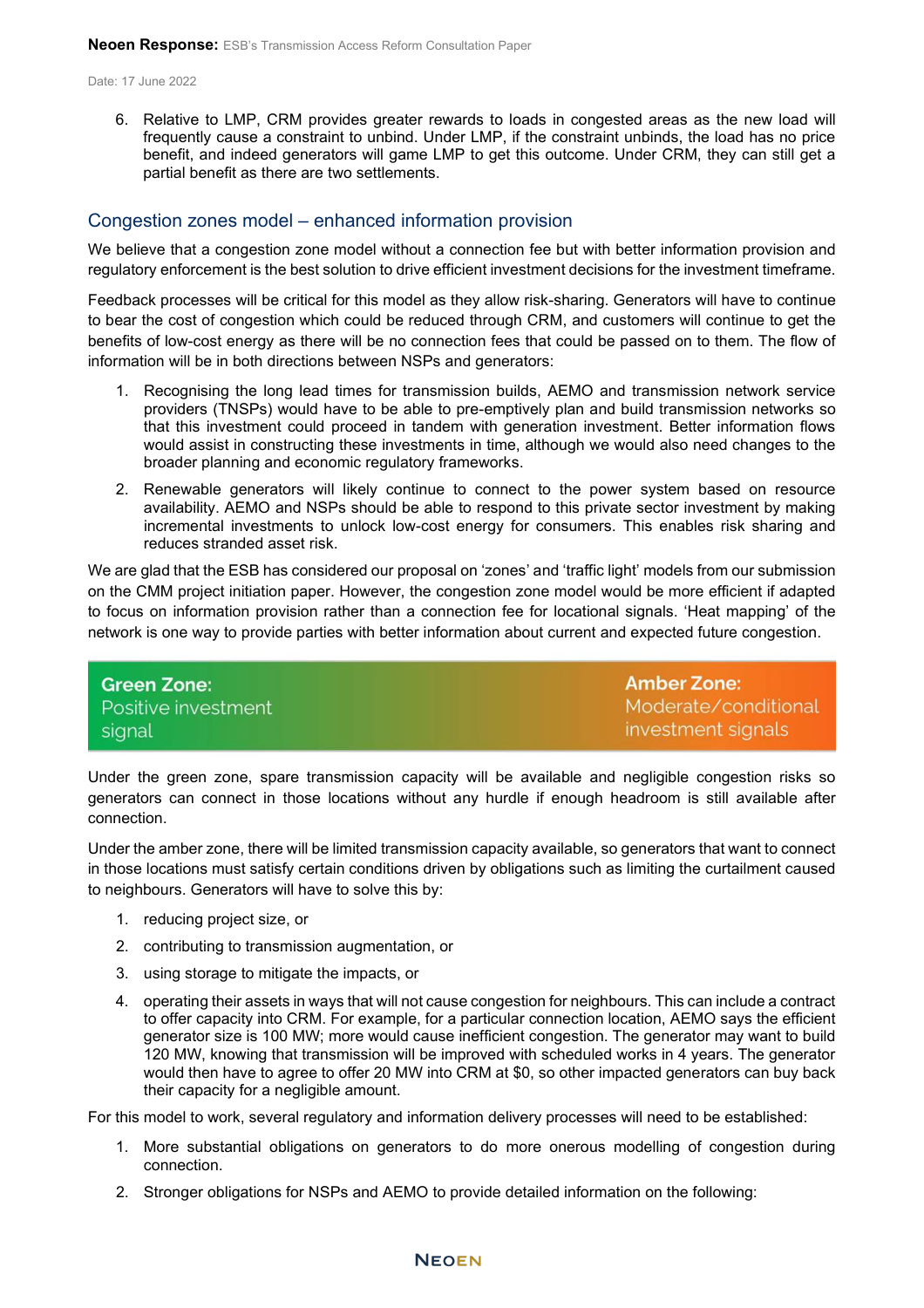- a. Forecasts on current and expected congestion in their networks
- b. Detailed information availablity to enable generators to undertake accurate congestion modelling.
- c. Standardised assessment criteria to evaluate the probability that developments will materialise.
- d. Feed analysis into the transmission annual planning review and explain why/why not these have been fed into RIT-T processes. Data should also be provided to the AEMO ISP and system strength node declaration processes.

No need for a connection fee: With accurate and firm information available on congestion risks and transmission capacity, there is no need for a connection fee as the model will:

- 1. facilitate risk and benefit-sharing among generators, TNSPs, and customers,
- 2. allow the investors to understand where the congestion will occur and make better investment decisions,
- 3. Let NSPs draw on live generation investment market information to make better network investment decisions.

It is vital to establish that any form of connection fee imposed on generators through this model would simply increase the cost of electricity for consumers as it will be passed down the supply chain. It will also create a monetary imbalance in the energy market through a two-speed access regime. If the marginal cost of a new entrant is increased, this provides a windfall to incumbent generators who have not paid such a fee.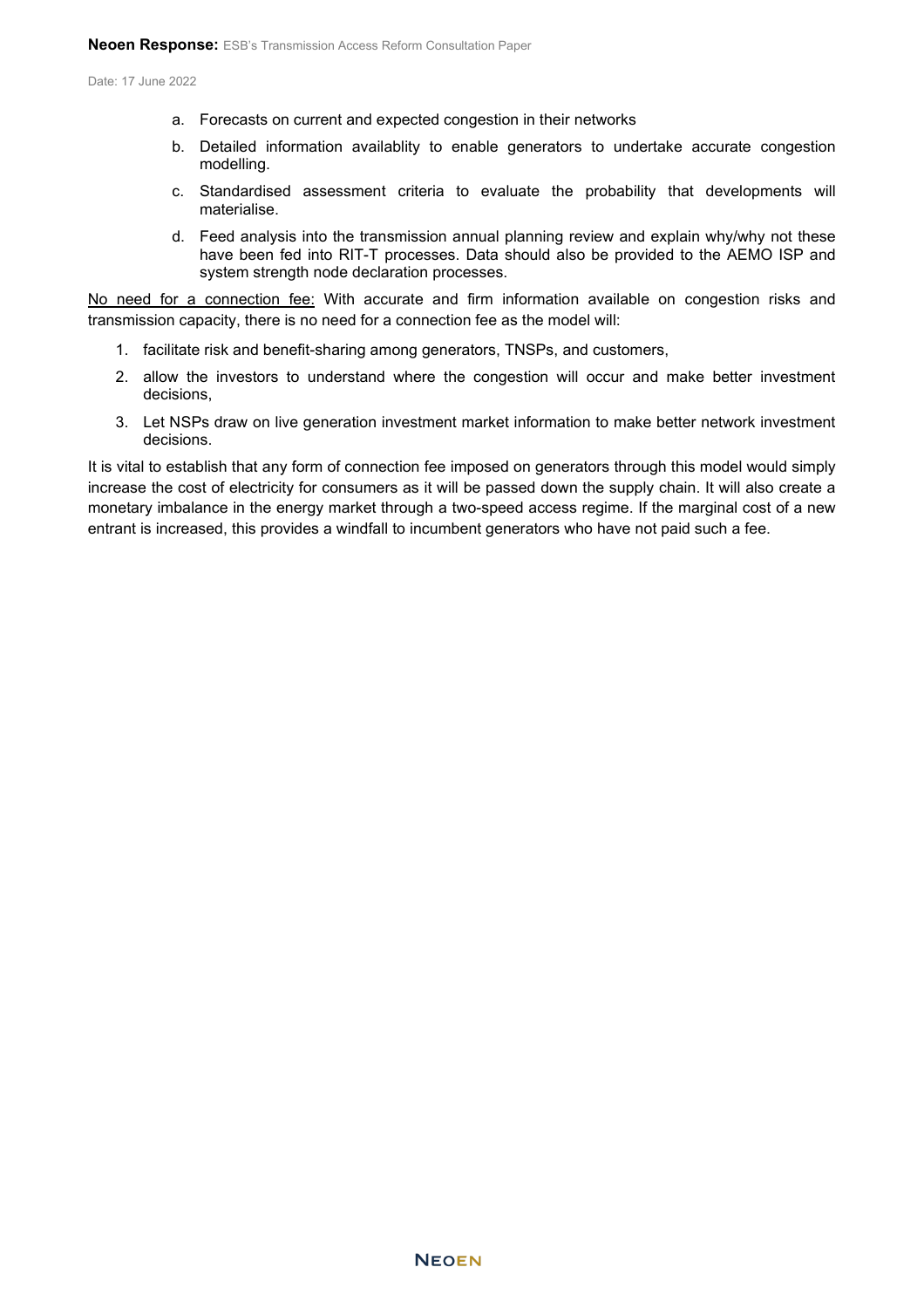#### **Neoen Response:** ESB's Transmission Access Reform Consultation Paper

Date: 17 June 2022



Congestion is expected to be efficient. Generator can connect.

*Figure 1: Example Flowchart*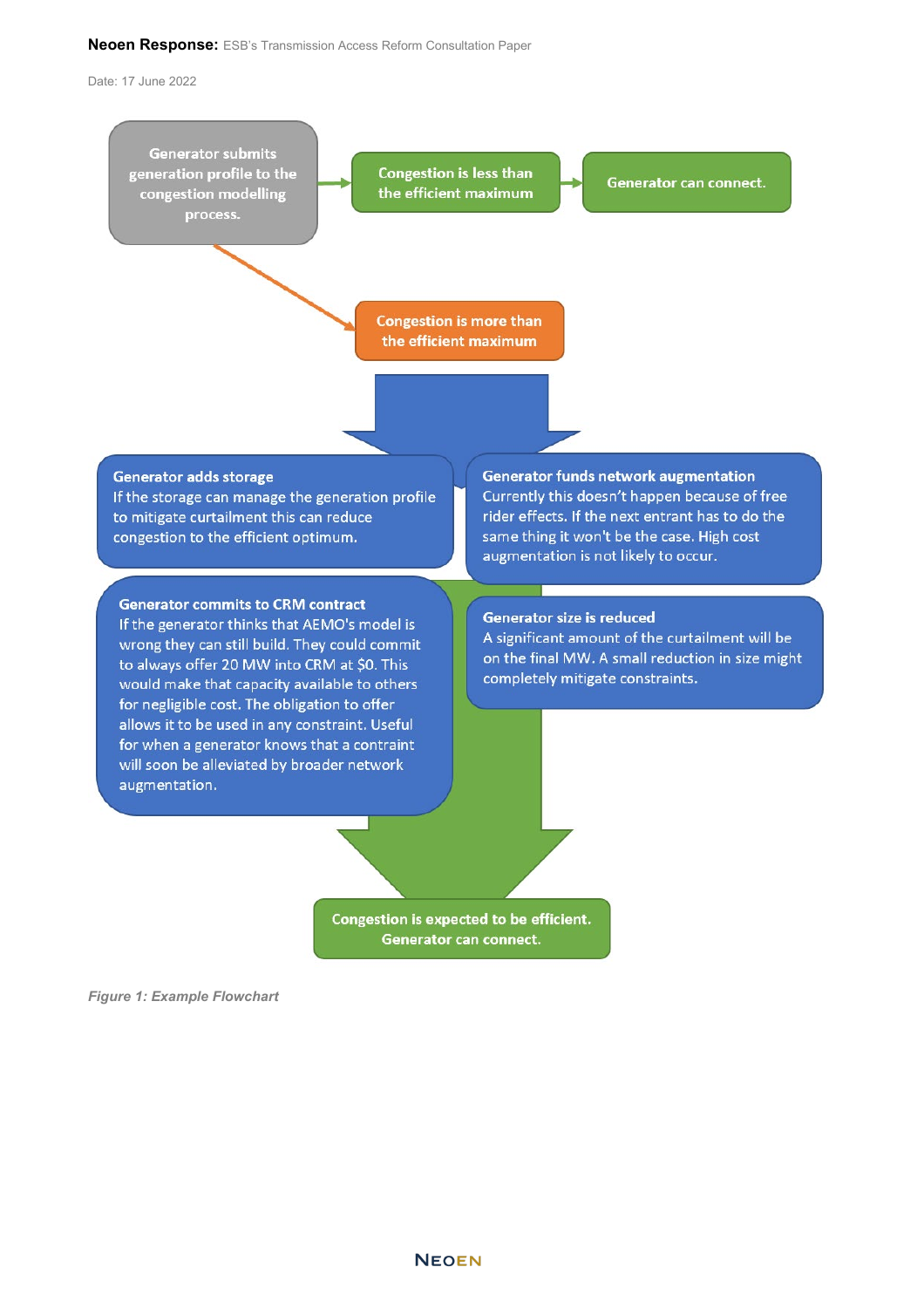## Discussion of congestion zone obligations

Our modified proposal aims to meet several goals:

- 1. Do not burden new entrants with all congestion impacts. Incumbents must share a portion of the efficient congestion. Without this, new entrants will not join (closed access).
- 2. Prevent congestion from reaching inefficiently high levels.
- 3. Allow generators to solve the problem in the most effective way they can instead of simply imposing fees.
- 4. Do not undermine trade in the primary electricity service.

We are satisfied these goals are met, yet it raises further questions which would need to be answered by the industry:

- 1. What is the efficient level of congestion? How will we assess this over time?
- 2. Should the congestion assessment include losses?
- 3. Will inefficient congestion be measured globally (total new congestion/total new generation) or as the maximum impact on an incumbent? Or both?
- 4. How do we avoid slowing down the development of new capacity and getting stuck in a modelling loop?
- 5. How do we resolve simultaneous investment decisions?

We would be happy to discuss this proposal in more detail with the ESB and consultation participants.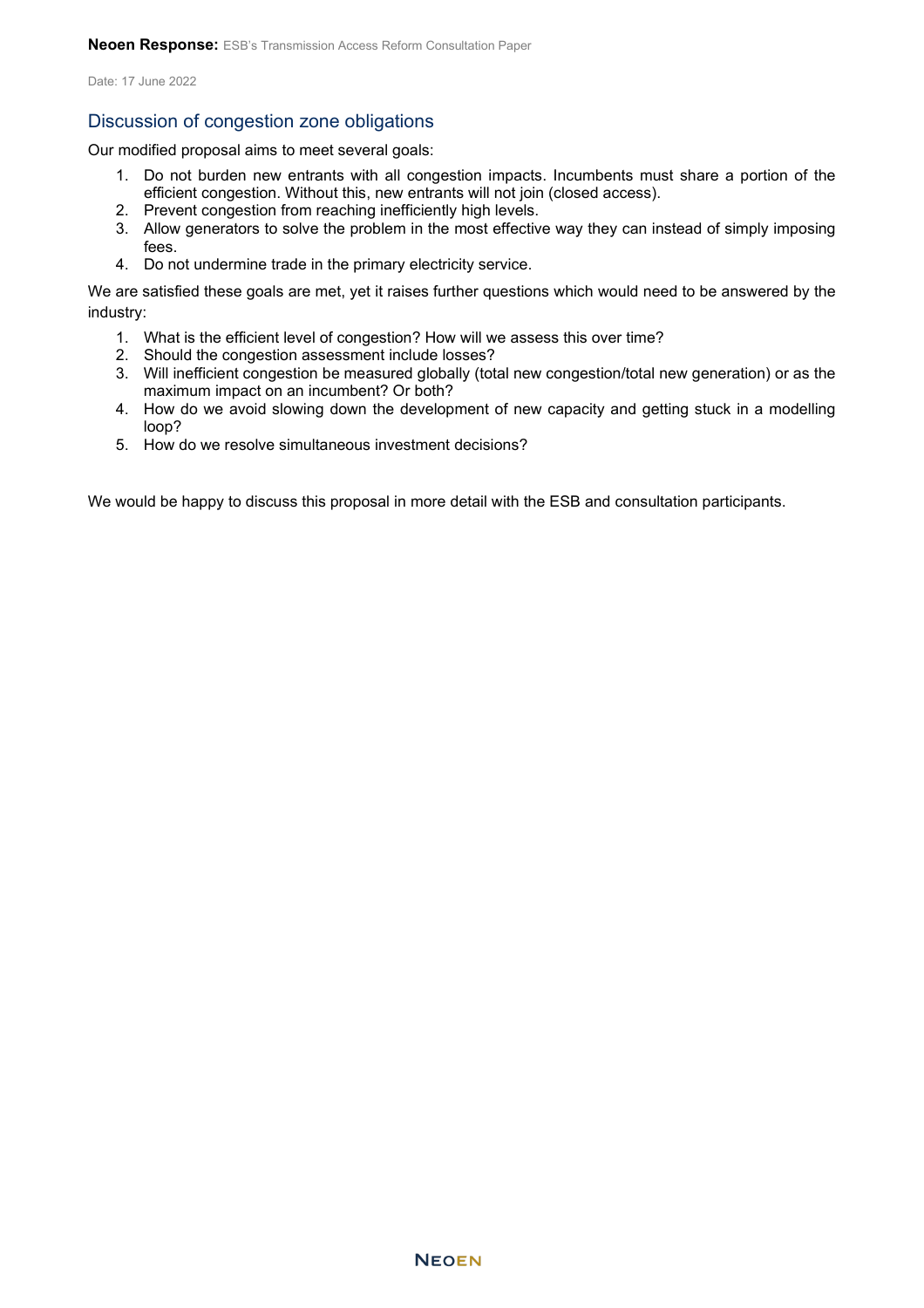# Appendices

# **Gaming**

The issue with LMP is that it creates the possibility for another generator to determine your revenues for you. This makes the forecasting of revenue inherently less certain, and uncertainty in revenue is a corollary for higher cost of capital.

Here we provide some simple two-generator examples, but further complexity arises with the addition of generation contracts. This provides the ability for generators to divert commercial harm to their offtakers, whether unilaterally or in collusion with their neighbours. This is of course highly circumstantial depending on the contract clauses and price thresholds of the contract and market price.

Here we show four scenarios of two variables: either the high-cost generator has the best coefficient or not, and either the high cost generator is generating more than the rebate amount or less. In each scenario the profit maximising behaviour of the high cost generator is not to bid to SRMC.

| <b>LMP with rebate</b> |             |            | <b>Status Quo</b>     |              |              |
|------------------------|-------------|------------|-----------------------|--------------|--------------|
|                        | Wind        | Coal       |                       | Wind         | Coal         |
| Availability           | 100         | 100        | <b>Availability</b>   | 100          | 100          |
| <b>SRMC</b>            | $-540.00$   | \$50.00    | <b>SRMC</b>           | $-540.00$    | \$50.00      |
| <b>Bid price</b>       | $-540.00$   | $-519.50$  | <b>Bid price</b>      | $-$1,000.00$ | $-$1,000.00$ |
| <b>Coefficient</b>     | 1.00        | 0.50       | <b>Coefficient</b>    | 1.00         | 0.50         |
| <b>Constraint RHS</b>  | 110         |            | <b>Constraint RHS</b> | 110          |              |
| <b>RRP</b>             | \$80.00     |            | <b>RRP</b>            | \$80.00      |              |
| Dispatch:              | 100         | 20         | Dispatch:             | 60           | 100          |
|                        | <b>LHS</b>  | 110        |                       | <b>LHS</b>   | 110          |
| <b>LMP</b>             | $-$ \$39.00 | $-539.00$  | <b>LMP</b>            | $-$1,000.00$ | $-$1,000.00$ |
| <b>Settlement</b>      |             |            | <b>Settlement</b>     |              |              |
| <b>Residue</b>         | \$14,280.00 |            | <b>Residue</b>        | \$0.00       |              |
| Rebate                 | \$7,140.00  | \$7,140.00 | Rebate                | \$0.00       | \$0.00       |
| Net revenue            | \$7,240.00  | \$5,360.00 | Net revenue           | \$7,200.00   | \$3,000.00   |
| <b>Export value</b>    | \$9,600.00  |            | <b>Export value</b>   | \$12,800.00  |              |

## Scenario 1: Good Coefficient, Less than Rebate

In this scenario the coal plant receives a large rebate relative to production, so it can afford to reduce LMP in order to maximise profits. The coal plant bids such that its coefficient adjusted LMP is higher than the wind. This reduces the profit from the wind farm as it also receives a lower LMP and is generating more than the rebate amount. Note that the total exported volume from the constraint is substantially lower due to the dispatch of a unit with a high coefficient. This reduced energy flow needs to be made up with additional dispatch from the wider market, which will occasionally increase wholesale price to consumers. Another way to look at it is that the export value to consumers is reduced. Moreover, the reduced value to consumers is higher in absolute terms than the profit uplift to generators in this example.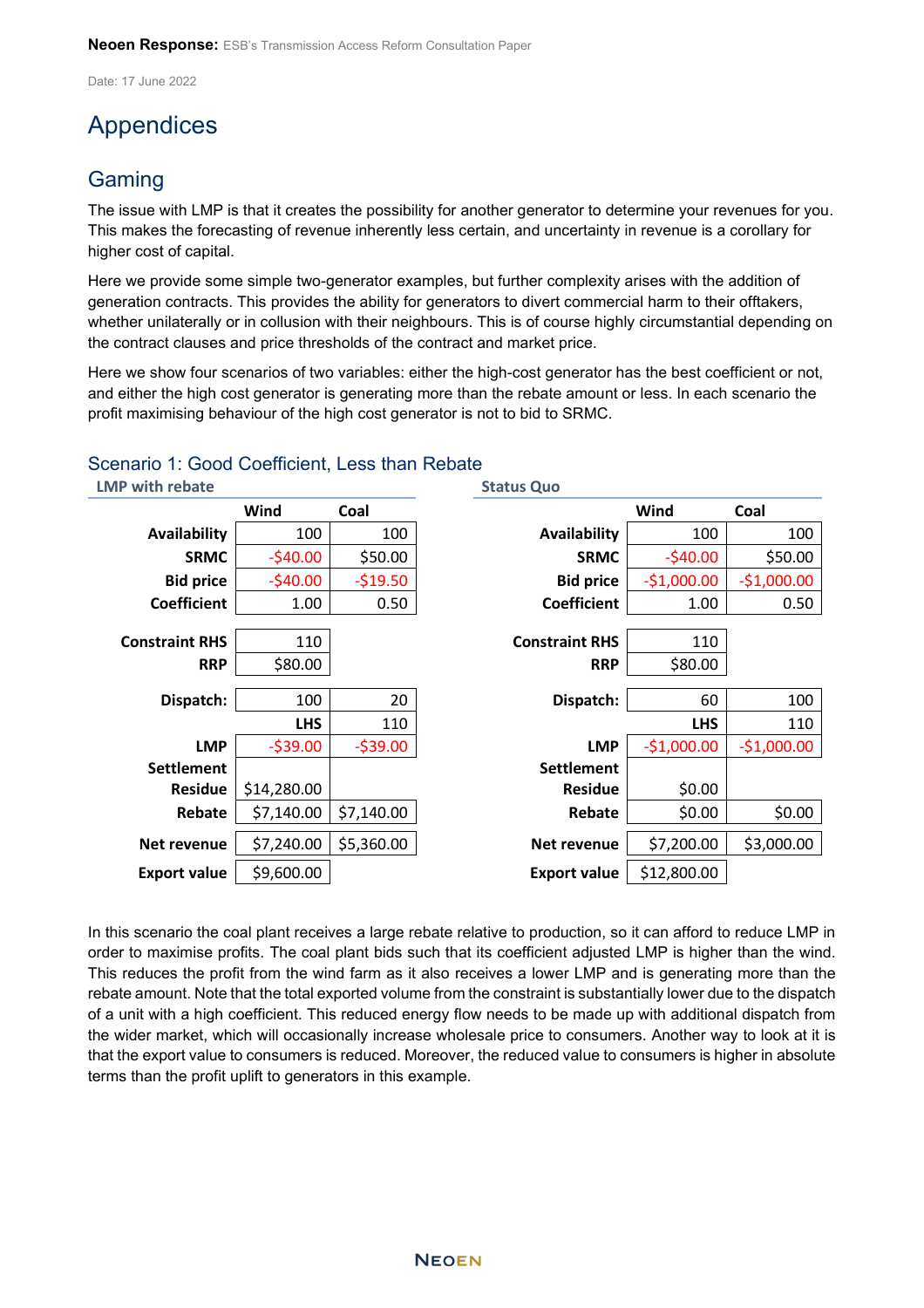| <b>LMP with rebate</b> |             |            | <b>Status Quo</b>     |              |              |
|------------------------|-------------|------------|-----------------------|--------------|--------------|
|                        | Wind        | Coal       |                       | Wind         | Coal         |
| <b>Availability</b>    | 100         | 100        | Availability          | 100          | 100          |
| <b>SRMC</b>            | $-540.00$   | \$50.00    | <b>SRMC</b>           | $-$40.00$    | \$50.00      |
| <b>Bid price</b>       | $-540.00$   | \$79.00    | <b>Bid price</b>      | $-$1,000.00$ | $-$1,000.00$ |
| <b>Coefficient</b>     | 0.50        | 1.00       | <b>Coefficient</b>    | 0.50         | 1.00         |
|                        |             |            |                       |              |              |
| <b>Constraint RHS</b>  | 110         |            | <b>Constraint RHS</b> | 110          |              |
| <b>RRP</b>             | \$80.00     |            | <b>RRP</b>            | \$80.00      |              |
|                        |             |            |                       |              |              |
| Dispatch:              | 100         | 60         | Dispatch:             | 100          | 60           |
|                        | <b>LHS</b>  | 110        |                       | <b>LHS</b>   | 110          |
| <b>LMP</b>             | \$79.00     | \$79.00    | <b>LMP</b>            | $-$1000.00$  | $-$1000.00$  |
| <b>Settlement</b>      |             |            | <b>Settlement</b>     |              |              |
| <b>Residue</b>         | \$160.00    |            | <b>Residue</b>        | \$0.00       |              |
| Rebate                 | \$80.00     | \$80.00    | Rebate                | \$0.00       | \$0.00       |
|                        |             |            |                       |              |              |
| Net revenue            | \$11,980.00 | \$1,820.00 | Net revenue           | \$12,000.00  | \$1,800.00   |
| <b>Export value</b>    | \$12,800.00 |            | <b>Export value</b>   | \$12,800.00  |              |

# Scenario 2: Bad Coefficient, Less than Rebate

In this scenario the coal plant can maximise profit by bidding just below the RRP. There is no material difference to status quo, although it is more difficult for the coal plant to manage their position.

## Scenario 3: Good Coefficient, More than Rebate

| <b>LMP with rebate</b> |             |            | <b>Status Quo</b>     |              |              |
|------------------------|-------------|------------|-----------------------|--------------|--------------|
|                        | Wind        | Coal       |                       | Wind         | Coal         |
| <b>Availability</b>    | 100         | 200        | <b>Availability</b>   | 100          | 200          |
| <b>SRMC</b>            | $-540.00$   | \$50.00    | <b>SRMC</b>           | $-540.00$    | \$50.00      |
|                        |             | reduce     |                       |              |              |
| <b>Bid price</b>       | $-$40.00$   | avail      | <b>Bid price</b>      | $-$1,000.00$ | $-$1,000.00$ |
| <b>Coefficient</b>     | 1.00        | 0.50       | <b>Coefficient</b>    | 1.00         | 0.50         |
|                        |             |            |                       |              |              |
| <b>Constraint RHS</b>  | 180         |            | <b>Constraint RHS</b> | 180          |              |
| <b>RRP</b>             | \$80.00     |            | <b>RRP</b>            | \$80.00      |              |
| Dispatch:              | 100         | 159        | Dispatch:             | 80           | 200          |
|                        |             |            |                       |              |              |
|                        | <b>LHS</b>  | 179.5      |                       | <b>LHS</b>   | 180          |
| <b>LMP</b>             | \$80.00     | \$80.00    | <b>LMP</b>            | $-$1,000.00$ | $-$1,000.00$ |
| <b>Settlement</b>      |             |            | <b>Settlement</b>     |              |              |
| <b>Residue</b>         | \$0.00      |            | <b>Residue</b>        | \$0.00       |              |
| Rebate                 | \$0.00      | \$0.00     | Rebate                | \$0.00       | \$0.00       |
| Net revenue            | \$12,000.00 | \$4,770.00 | Net revenue           | \$9,600.00   | \$6,000.00   |
| <b>Export value</b>    | \$20,720.00 |            | <b>Export value</b>   | \$22,400.00  |              |

In this scenario the coal plant can maximise profit by reducing it's availability such that the constraint unbinds. This extinguishes the settlement residue.

This reduces flow out of the constraint (total dispatch MW) which must be made up by generation elsewhere and may result in higher RRP.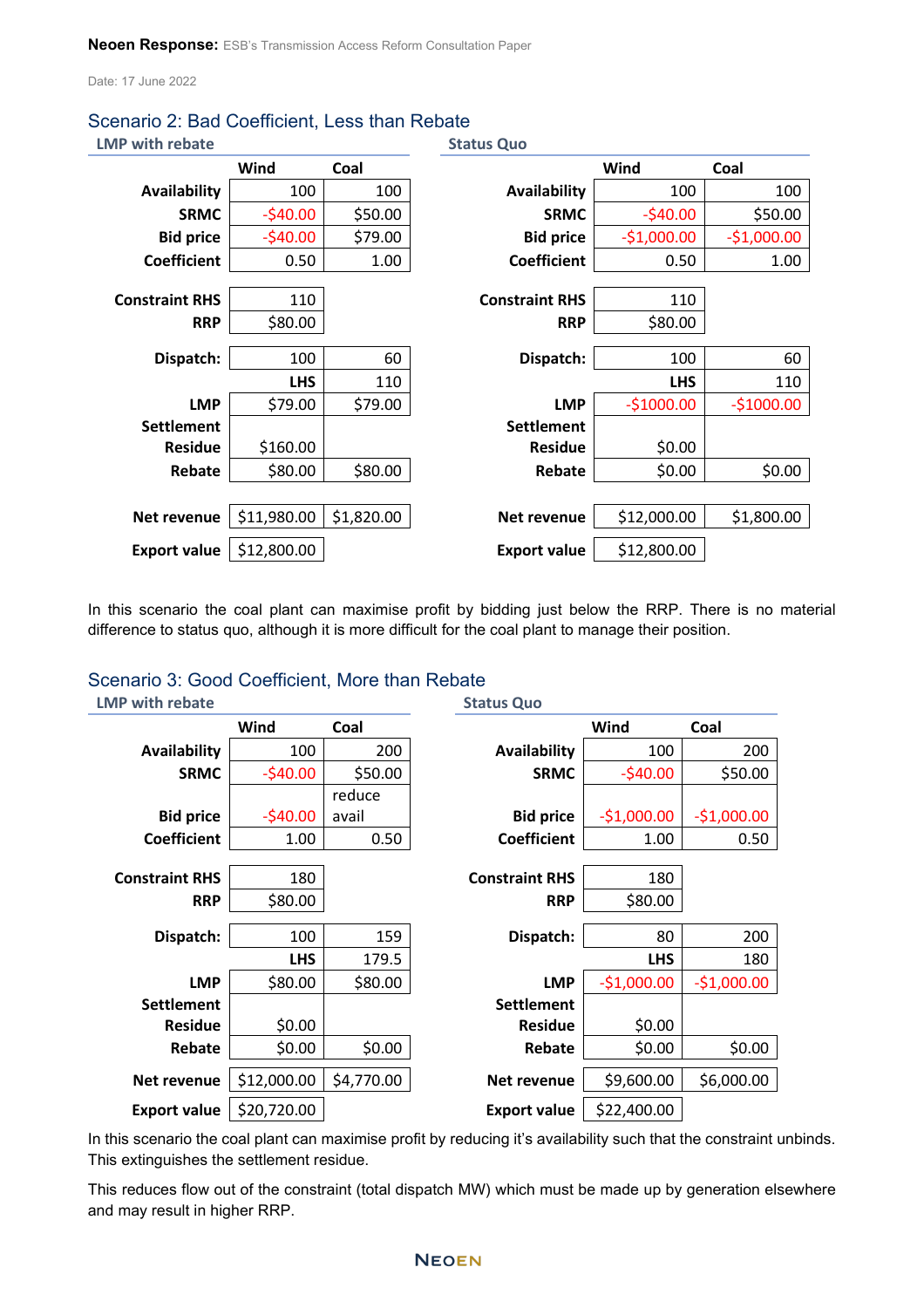**LMP with rebate Status Quo**

| Wind<br>Coal<br>Wind<br>Coal<br>200<br><b>Availability</b><br>100<br><b>Availability</b><br>100<br>200<br>\$50.00<br>$-540.00$<br>\$50.00<br><b>SRMC</b><br>$-540.00$<br><b>SRMC</b><br>reduce<br>$-540.00$<br>$-$1,000.00$<br>$-$1,000.00$<br><b>Bid price</b><br><b>Bid price</b><br>avail<br><b>Coefficient</b><br><b>Coefficient</b><br>0.50<br>1.00<br>1.00<br>0.50<br><b>Constraint RHS</b><br><b>Constraint RHS</b><br>180<br>180<br>\$80.00<br>\$80.00<br><b>RRP</b><br><b>RRP</b><br>129<br>130<br>Dispatch:<br>100<br>Dispatch:<br>100<br><b>LHS</b><br>179<br><b>LHS</b><br>180<br><b>LMP</b><br><b>LMP</b><br>$-$1000.00$<br>\$80.00<br>$-$1000.00$<br>\$80.00<br><b>Settlement</b><br><b>Settlement</b><br>\$0.00<br>\$0.00<br><b>Residue</b><br><b>Residue</b><br>\$0.00<br>\$0.00<br>Rebate<br>\$0.00<br>Rebate<br>\$0.00<br>\$12,000.0<br>\$12,000.00<br>\$3,870.00<br>\$3,900.00<br>Net revenue<br>Net revenue<br>0<br>\$18,400.0<br>\$18,320.00<br><b>Export value</b><br><b>Export value</b><br>0 |  |  |  |
|----------------------------------------------------------------------------------------------------------------------------------------------------------------------------------------------------------------------------------------------------------------------------------------------------------------------------------------------------------------------------------------------------------------------------------------------------------------------------------------------------------------------------------------------------------------------------------------------------------------------------------------------------------------------------------------------------------------------------------------------------------------------------------------------------------------------------------------------------------------------------------------------------------------------------------------------------------------------------------------------------------------------|--|--|--|
|                                                                                                                                                                                                                                                                                                                                                                                                                                                                                                                                                                                                                                                                                                                                                                                                                                                                                                                                                                                                                      |  |  |  |
|                                                                                                                                                                                                                                                                                                                                                                                                                                                                                                                                                                                                                                                                                                                                                                                                                                                                                                                                                                                                                      |  |  |  |
|                                                                                                                                                                                                                                                                                                                                                                                                                                                                                                                                                                                                                                                                                                                                                                                                                                                                                                                                                                                                                      |  |  |  |
|                                                                                                                                                                                                                                                                                                                                                                                                                                                                                                                                                                                                                                                                                                                                                                                                                                                                                                                                                                                                                      |  |  |  |
|                                                                                                                                                                                                                                                                                                                                                                                                                                                                                                                                                                                                                                                                                                                                                                                                                                                                                                                                                                                                                      |  |  |  |
|                                                                                                                                                                                                                                                                                                                                                                                                                                                                                                                                                                                                                                                                                                                                                                                                                                                                                                                                                                                                                      |  |  |  |
|                                                                                                                                                                                                                                                                                                                                                                                                                                                                                                                                                                                                                                                                                                                                                                                                                                                                                                                                                                                                                      |  |  |  |
|                                                                                                                                                                                                                                                                                                                                                                                                                                                                                                                                                                                                                                                                                                                                                                                                                                                                                                                                                                                                                      |  |  |  |
|                                                                                                                                                                                                                                                                                                                                                                                                                                                                                                                                                                                                                                                                                                                                                                                                                                                                                                                                                                                                                      |  |  |  |
|                                                                                                                                                                                                                                                                                                                                                                                                                                                                                                                                                                                                                                                                                                                                                                                                                                                                                                                                                                                                                      |  |  |  |
|                                                                                                                                                                                                                                                                                                                                                                                                                                                                                                                                                                                                                                                                                                                                                                                                                                                                                                                                                                                                                      |  |  |  |
|                                                                                                                                                                                                                                                                                                                                                                                                                                                                                                                                                                                                                                                                                                                                                                                                                                                                                                                                                                                                                      |  |  |  |
|                                                                                                                                                                                                                                                                                                                                                                                                                                                                                                                                                                                                                                                                                                                                                                                                                                                                                                                                                                                                                      |  |  |  |
|                                                                                                                                                                                                                                                                                                                                                                                                                                                                                                                                                                                                                                                                                                                                                                                                                                                                                                                                                                                                                      |  |  |  |
|                                                                                                                                                                                                                                                                                                                                                                                                                                                                                                                                                                                                                                                                                                                                                                                                                                                                                                                                                                                                                      |  |  |  |
|                                                                                                                                                                                                                                                                                                                                                                                                                                                                                                                                                                                                                                                                                                                                                                                                                                                                                                                                                                                                                      |  |  |  |
|                                                                                                                                                                                                                                                                                                                                                                                                                                                                                                                                                                                                                                                                                                                                                                                                                                                                                                                                                                                                                      |  |  |  |
|                                                                                                                                                                                                                                                                                                                                                                                                                                                                                                                                                                                                                                                                                                                                                                                                                                                                                                                                                                                                                      |  |  |  |
|                                                                                                                                                                                                                                                                                                                                                                                                                                                                                                                                                                                                                                                                                                                                                                                                                                                                                                                                                                                                                      |  |  |  |

Similar to scenario 2 in that not much changes relative to status quo. This time coal reduces availability to unbind the constraint.

## Discussion of dispatch outcomes

In two of the scenarios no material change in dispatch was observed. There was neither an improvement in dispatch outcomes nor a revenue risk for the generators.

In the other two scenarios the generators are able to influence each other's profits. This is what generators are anxious about – the supposed stability of bidding at SRMC is not a fact, and it is likely that a dynamic, and vindictive practice of rebidding will be incentivised in order to steal revenue from someone else. In these scenarios the operating cost of the units are reduced – but this does not impact price "in the long run", this is a parable people tell themselves. The greater cost efficiency of the coal plant will not incentivise another coal plant to build in this congested area.

We should also not forget that the changes in dispatch have reduced total supply and must be made up with additional dispatch from unconstrained generators. This may only increase price (not decrease), but the impact may be small or zero depending on the bid stack. This price increase impacts the total volume of NEM consumption (not just the congested volume) and so even small price increases should be considered material.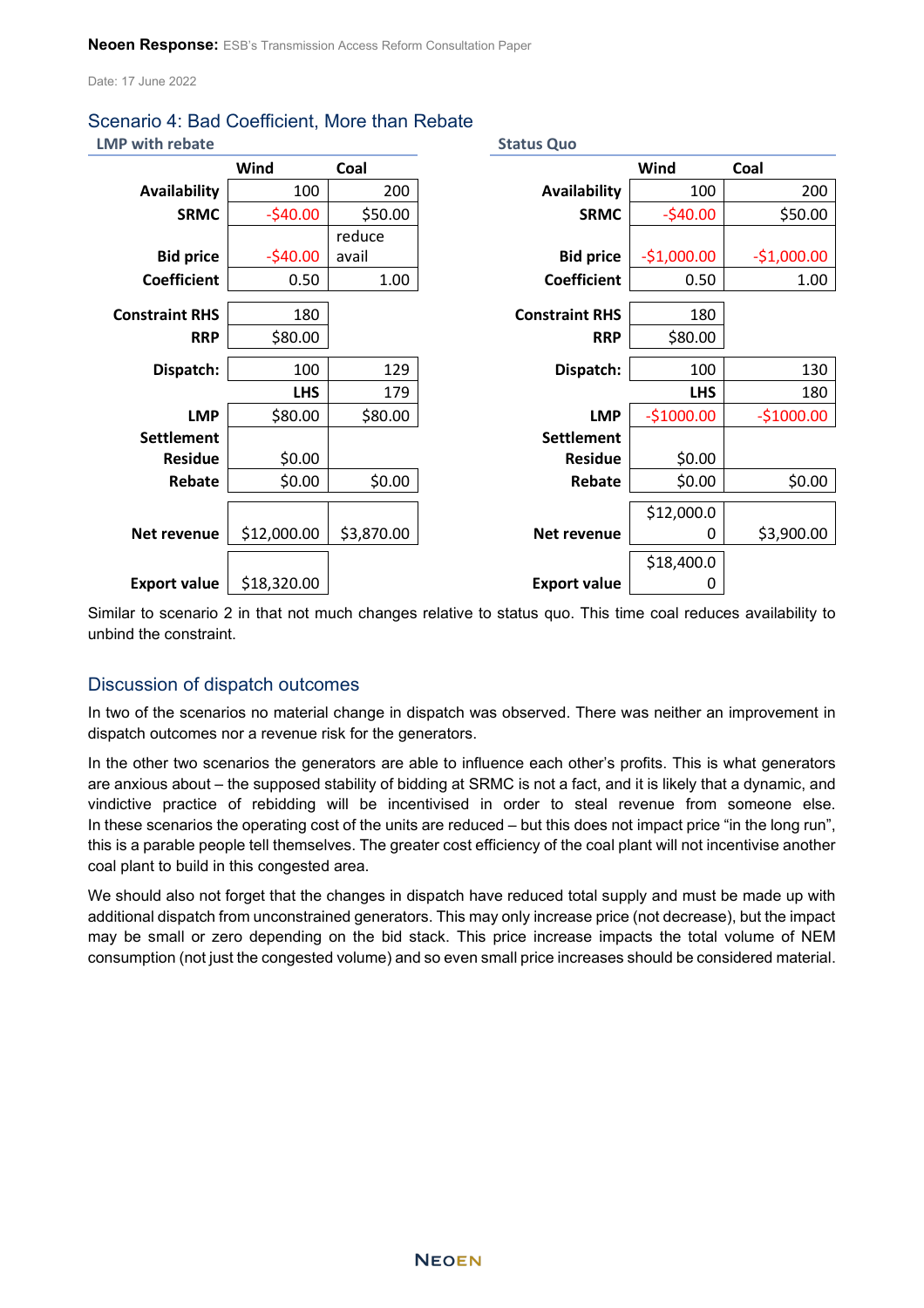# Storage is inefficient for managing congestion

Quite a lot of noise is made in our industry about storage being used to mop up curtailed energy. Intuitively it sounds really neat. Neoen has analysed the opportunity and found that it reduces economic efficiency in all but the most exceptional of circumstances. This is simply due to the fact that curtailed energy only occurs when the generation capacity is greater than the transmission capacity. Adding more generation capacity in the form of storage creates new curtailment at transmission capacities higher than that of the original generation capacity. Furthermore the value of the new congestion is much higher than the value of the absorbed curtailment.



*Figure 2: This is not a REZ*

Neoen feels partly responsible for the false perception about storage absorbing curtailed energy. Pictures of batteries next to turbines gives the impression that's where they belong. Hornsdale is a good location for a battery precisely because it is rarely constrained and it's on a strong, meshed part of the grid. We might have preferred close to Adelaide, but co-location brought the project connection cost savings. The Victorian Big Battery (VBB) is in an ideal location, very electrically close to Melbourne. Our pipeline storage projects are assessed early on constraint risk – projects with more than occasional risk of constraints are abandoned.

Below is a modelled example of a 100 MW solar farm and 100 MW, 2h battery. The generation mix is kept the same (constant capex), and the transmission capacity is reduced in order to see the change in value. Note that the cost of the transmission is ten times lower than the cost of generation so there are only minor cost savings in reducing the installed amount of transmission.

Solar data is for an actual solar farm in QLD, and the battery behaves relative to QLD price, storing curtailed energy opportunisitically for free.